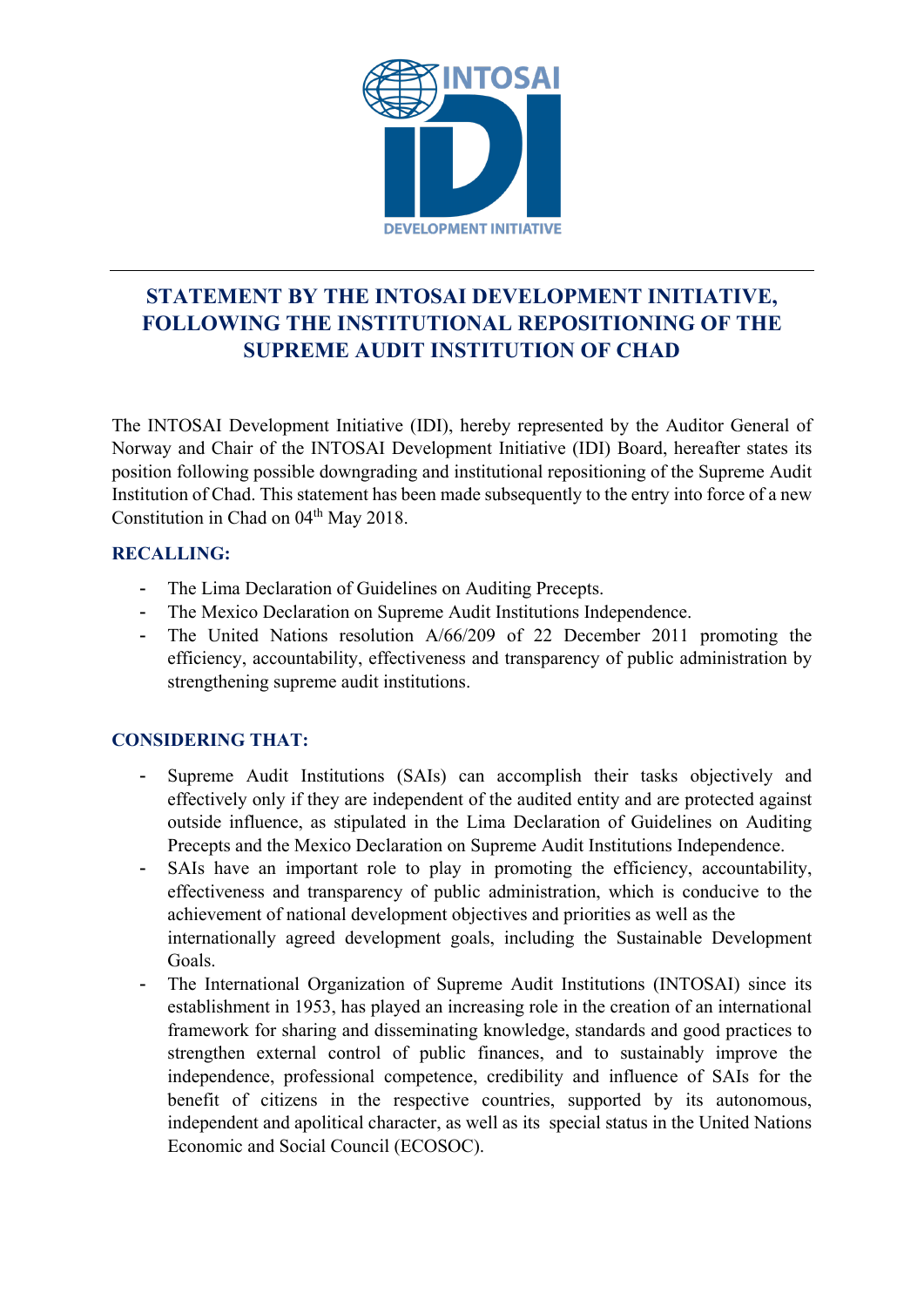- The former Court of Accounts of the Republic of Chad has been a full and active member of the International Organization of Supreme Audit Institutions (INTOSAI), of the African Organization of Supreme Audit Institutions (AFROSAI), and of the African Organisation of French Speaking SAIs in Sub-Saharan Africa (CREFIAF) .

### **AKNOWLEDGING:**

- The adoption and the entry into force of a new constitution in Chad, following consultations with various segments of Chadian society on the basis of an ambitious project of institutional reform aimed at strengthening democracy and the rule of law.
- The subsequent repositioning of the Supreme Audit Institution of Chad in the institutional framework, the loss of its status of Court of Accounts, and its reintegration as a Chamber of Accounts within the Supreme Court alongside other jurisdictional units.

### **THE INTOSAI DEVELOPMENT INITIATIVE HAS DECIDED TO BRING TO THE ATTENTION OF THE CHADIAN AUTHORITIES THAT IT:**

- **1.** Expresses concern following what appears, under the newly enacted constitution of Chad, as a downgrading repositioning of the Supreme Audit Institution.
- **2.** Considers this development as a back step which is not in the spirit of the Lima and Mexico Declarations, and if not mitigated by appropriate changes, is likely to significantly weaken the positive steps forward taken during the last years by Chad in building a transparent, effective, trusted and reliable public-sector accountability system supported by the previous Court of Accounts which was perceived as an independent institution.
- **3.** Asks Chad's highest authorities to address these concerns by taking appropriate measures to guarantee the existence of an institutional structure and environment which are adequate for a Supreme Audit Institution to fully implement and work in the spirit of the principles of the Lima and the Mexico Declarations, and in particular, a consistent and broad mandate, sufficient and appropriate human, material and financial resources for the achievement of its mission, and the functional autonomy enabling the Supreme Audit Institution to work in a professional, independent and effective manner.
- **4.** Reaffirms its strong commitment to initiate and to support all possible actions intended at advocating for the independence of SAIs and supported by the principles recorded in the Lima and Mexico Declarations mentioned above.
- **5.** Formulates the wish that any future institutional developments in Chad will be an opportunity, thanks to the determination of the competent authorities in Chad and to the support of their stakeholders, to endow the Supreme Audit Institution with institutional, organizational and professional capacities enabling it to accomplish its mission effectively, in order create value and benefits for the citizens.